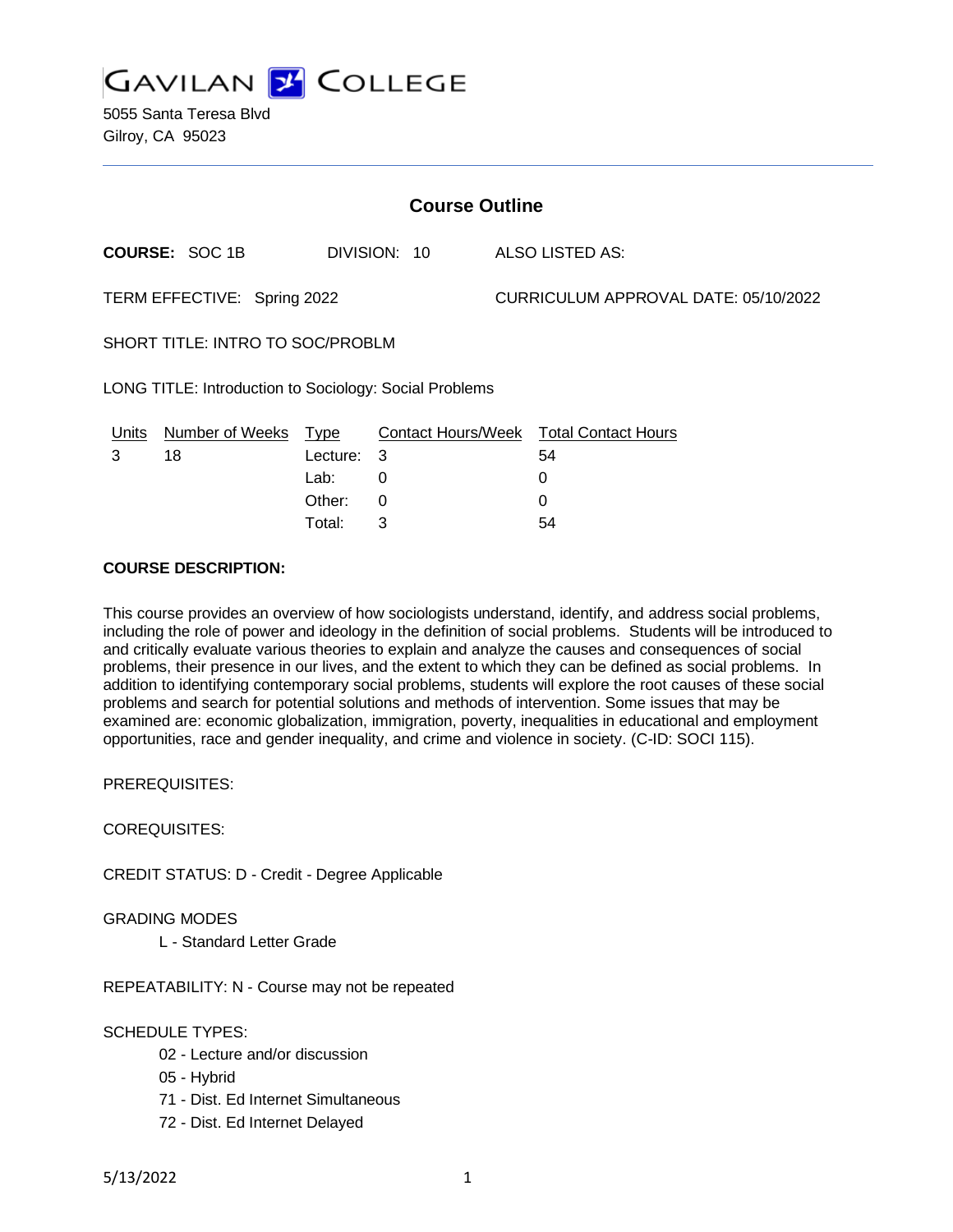### **STUDENT LEARNING OUTCOMES:**

By the end of this course, a student should:

- 1. Describe and analyze what constitutes a social problem.
- 2. Identify and distinguish between, causes and consequences of social problems.
- 3. Identify and evaluate policies that address social problems and assess the policies? impact on society

# **COURSE OBJECTIVES:**

By the end of this course, a student should:

- 1. Students will learn about major social problems concerning the United States.
- 2. Students will examine local, regional, and national social problems in a global context.

3. Students will examine the causes and consequences of various social problems from a sociological perspective.

4. Students will identify and evaluate policies that address social problems and assess the policies' impact on society.

- 5. Students will analyze trends in poverty and wealth in the United States and the world.
- 6. Students will examine major issues for racial and ethnic group relations.

7. Students will examine major issues related to gender inequality, such as the wage gap, division of household labor, and violence.

8. Students will examine health disparities in the United States and compare health care systems on a global level.

9. Students will examine the structural changes in the U.S. economy including the effects of deindustrialization and the rise of information technology.

10. Students will examine education inequalities and the solutions proposed by sociologists.

11. Students will examine the impact of environmental issues on the society.

12. Students will examine trends, consequences, and sociological explanations for criminal and deviant behavior.

# **CONTENT, STUDENT PERFORMANCE OBJECTIVES, OUT-OF-CLASS ASSIGNMENTS**

Curriculum Approval Date: 05/10/2022

Introduction to Sociology and Social Problems (3 hours)

- o Differentiate social problems and issues from non-sociological ones
- o Examine the interconnection of social issues and social problems
- o Discuss and justify what constitutes a social problem

The Sociological Imagination and studying social problems (4 hours)

- o Critically evaluate selected non-sociological explanations of social problems
- o Compare and contrast approaches to the study of social problems
- o Examine the role of power and ideology in social problems

o Examine classic and contemporary theories addressing the role of power and ideology in the definition and creation of social problems

o Define and analyze the role of power and ideology in the continuation of social problems, and proposed solutions to social problems

Addressing social problems and creating social change (3 hours)

o Define and examine different approaches to addressing social problems

o Critically evaluate different methods of social change, such as: community organizing, charity, volunteerism, and government programs

o Examine theories of civil society and civic engagement research organizations that address social problems at the community, state and national level

Crime, Deviance, and Criminal Justice (6 hours)

- o Examine what constitutes a crime
- o Compare and contrast the major types of crime and criminals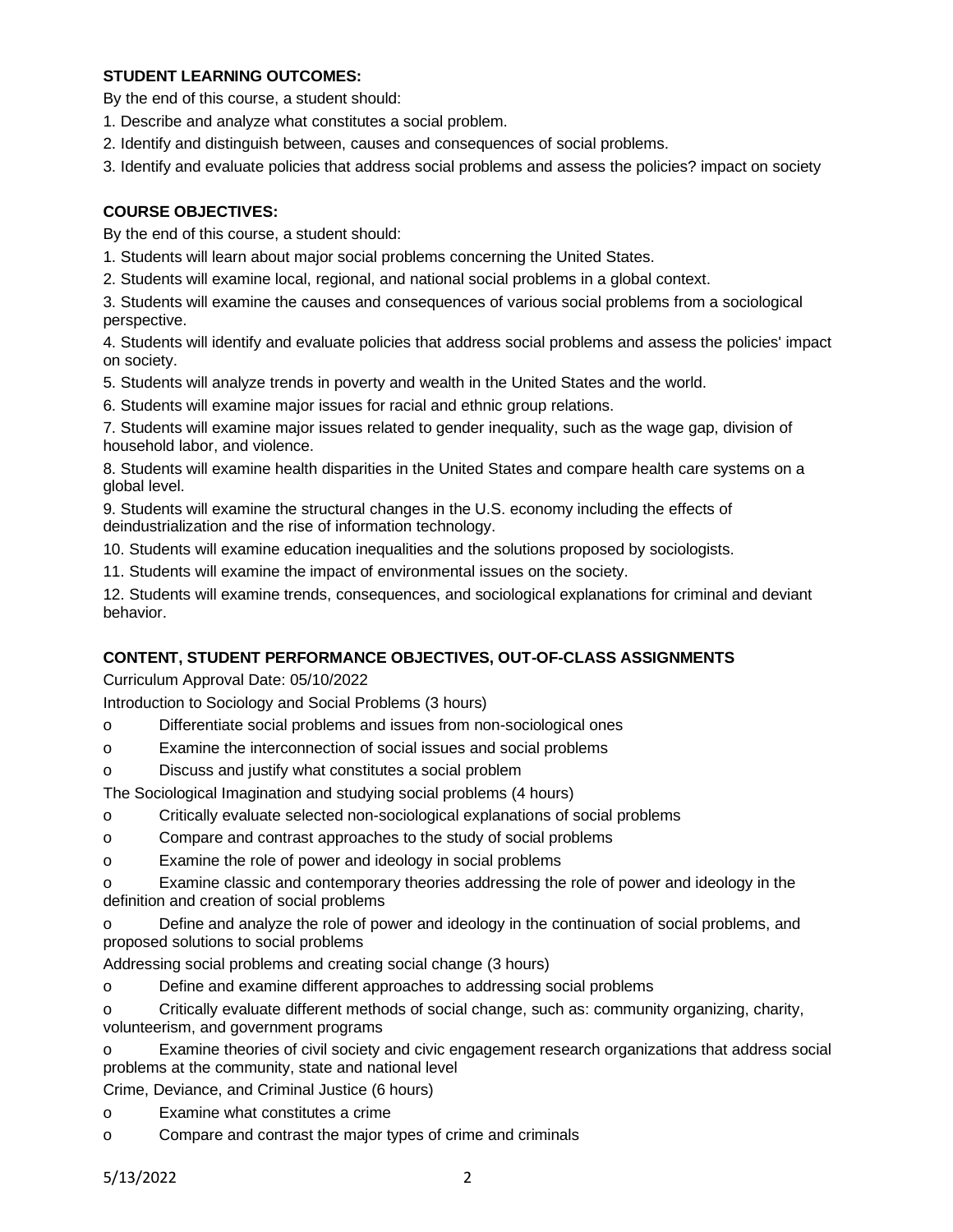o Examine why rates of crime vary among major social groups and categories

o Critically evaluate the usefulness of various approaches to reducing crime, legal and court reforms, rehabilitation

Alcohol and Drug Abuse (3 hours)

o Examine theories of drug abuse

o Examine effects of drug policy such as the War on Drugs

War and Terrorism (3 hours)

o Examine theories of war and peace

o Examine causes and effects of war and terrorism of various segments of the population

o Examine national and global policy regarding defense policy

Problems of Family and Marriage (3 hours)

o Describe the major problems related to the family, child and spouse abuse, divorce, and the place of the aged

o Examine the cause of these problems using various theories

Problems in Education: (3 hours)

o Analyze the factors hindering the achievement of equality of educational opportunity in the U.S.

o Assess the validity of various criticisms of the quality of the U.S. educational system, especially those that pertain to its effects on children in general and minorities and women in particular

o Analyze the causes of the differential school dropout rates of various social groups and social categories

o Examine the types and causes of educational problems in the U.S. using various theories. Problems of Social Stratification: Poverty & Wealth (6 hours)

o Explain and critically evaluate different theories of social stratification

- o Examine what constitutes poverty
- o Describe the current extent of poverty in the U.S.

o Examine the extent of and causes of poverty among different social groups and categories

o Examine structural changes in the national and global economy and the effects on the labor market

o Analyze the relationship between the working poor and other social problems, such as education, residential segregation, and health

- o Evaluate various attempts to alleviate poverty
- o The relationship between wealth, power, and poverty
- o Global Issues related to wealth and poverty

Problems of the Economy (3 hours)

o Examine Work and the workplace

o Examine employment, unemployment, underemployment and other labor market issues

o Examine trends in Globalization

o Deindustrialization and the rise of information technology

Racial and Ethnic Inequality (3 hours)

o Examine and evaluate the various social and biological definitions of race and ethnicity

o Critically evaluate the causes of prejudice and discrimination in terms of major social, economic and psychological theories

o Use various theories to examine the continued existence of "race" problems

o Critically evaluate the pros and cons of various sociologically relevant strategies and techniques for reducing prejudice and discrimination.

Gender Inequality (3 hours)

o Examine various forms of gender inequality at the local, regional, national, and global level

o Analyze the perpetuation of gender inequality in terms of prejudice and institutionalized sexism

o Describe the contemporary forms of sex discrimination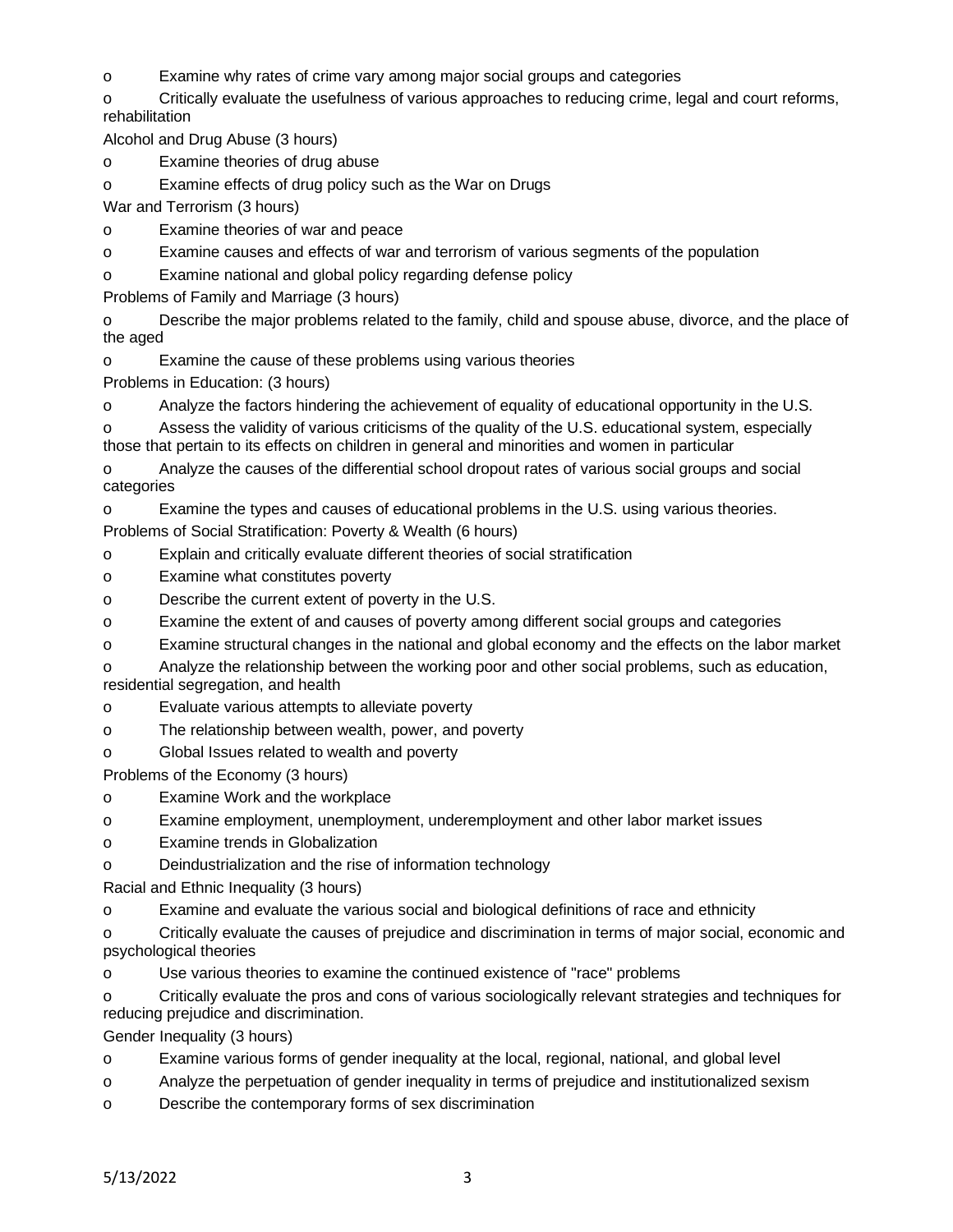### Ageism (3 hours)

o Analyze the U.S. population pyramid in terms of its age structure in order to predict future trends

o Describe the various forms of discrimination experienced by the elderly

o Critically evaluate the concept of "disengagement" as it applies to the elderly

Inequalities in Health and Health Care (3 hours)

o Examine inequalities in health outcomes and access to health care

o Explain why "health follows wealth" in American society and relate to theories of social stratification

o Examine inequalities in health as related to race, immigration, gender, and poverty

o Evaluate various proposals for relieving health inequalities and access to health care.

Problems of Population and the Environment (3 hours)

o Analytically distinguish between problems of population in terms of size, distribution, and economic levels

o Contrast the major world regions in terms of their population sizes and growth rates

o Relate how current environmental problems stem from population growth, increasing affluence, product technology changes, and certain attitudinal factors

o Analyze selected environmental problems to determine their connection to social norms, values, and practices that derive from them

o Determine what general obstacles exist to rectifying environmental problems and how they might be overcome.

2 Hours Final

# **METHODS OF INSTRUCTION:**

1) lecture with discussion; 2) film/video presentations with class discussion; 3) guest speakers when appropriate and availability; 4) small group collaborative projects, exercises and discussions.

### **OUT OF CLASS ASSIGNMENTS:**

Required Outside Hours: 30 Assignment Description: Written Assignments (e.g. response papers, reading reflections, and/or journals)

Required Outside Hours: 50 Assignment Description: Assigned readings

Required Outside Hours: 28 Assignment Description: Group project, service learning project, or term/research paper.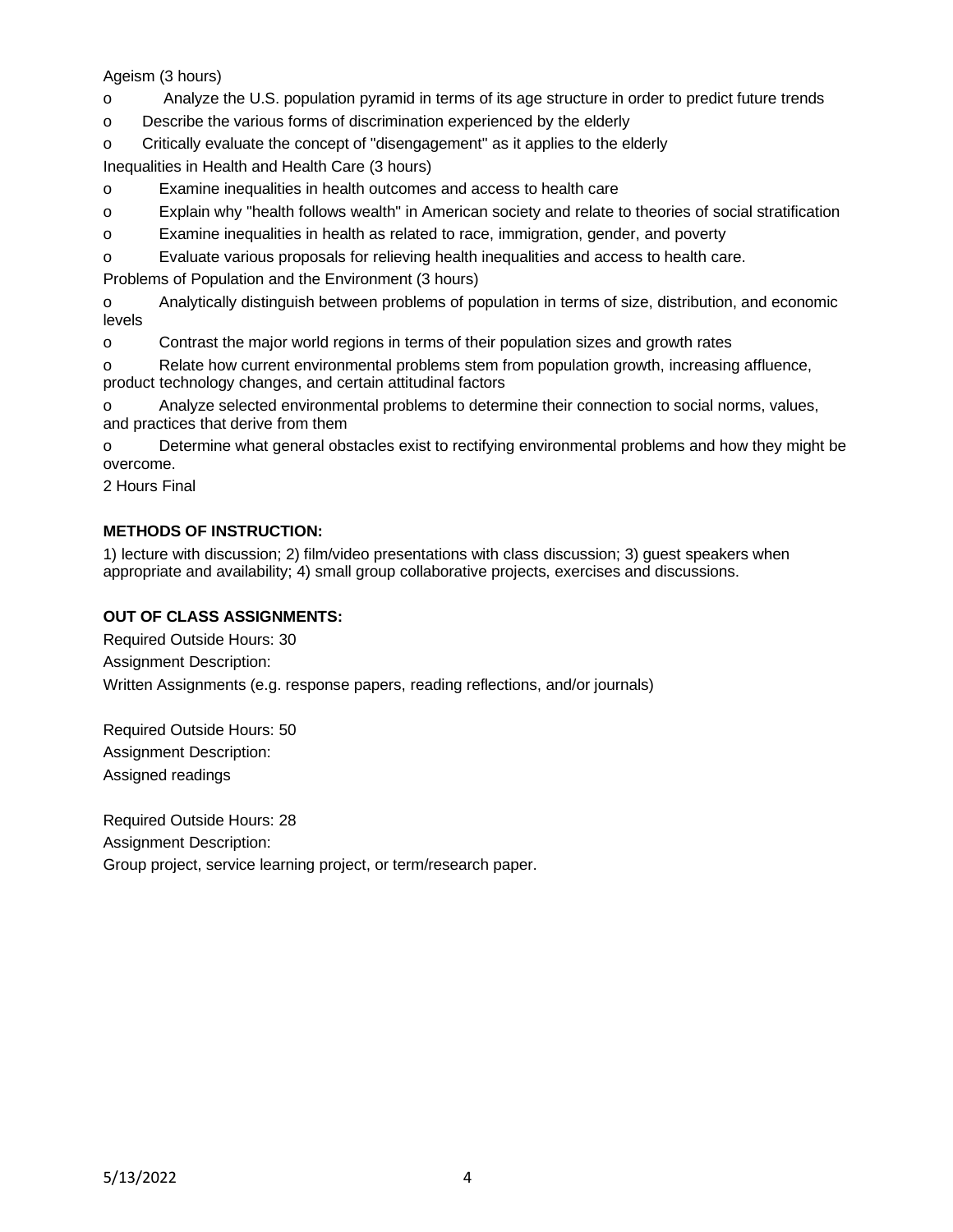## **METHODS OF EVALUATION:**

Writing assignments Evaluation Percent 50 Evaluation Description Written Homework; Essay Exams; Term or Other Papers

Other methods of evaluation Evaluation Percent 20 Evaluation Description May include projects such as research papers, fieldwork assignments, or service learning.

Objective examinations Evaluation Percent 30 Evaluation Description May include multiple choice, short answer, and/or essay questions.

### **REPRESENTATIVE TEXTBOOKS:**

Social Problems: A Down-To-Earth Approach, 13th edition, James M. Henslin, Pearson, 2020. ISBN: 9780135257029 Rationale: Or other appropriate college level text. 13+ Grade Verified by: Microsoft Word software